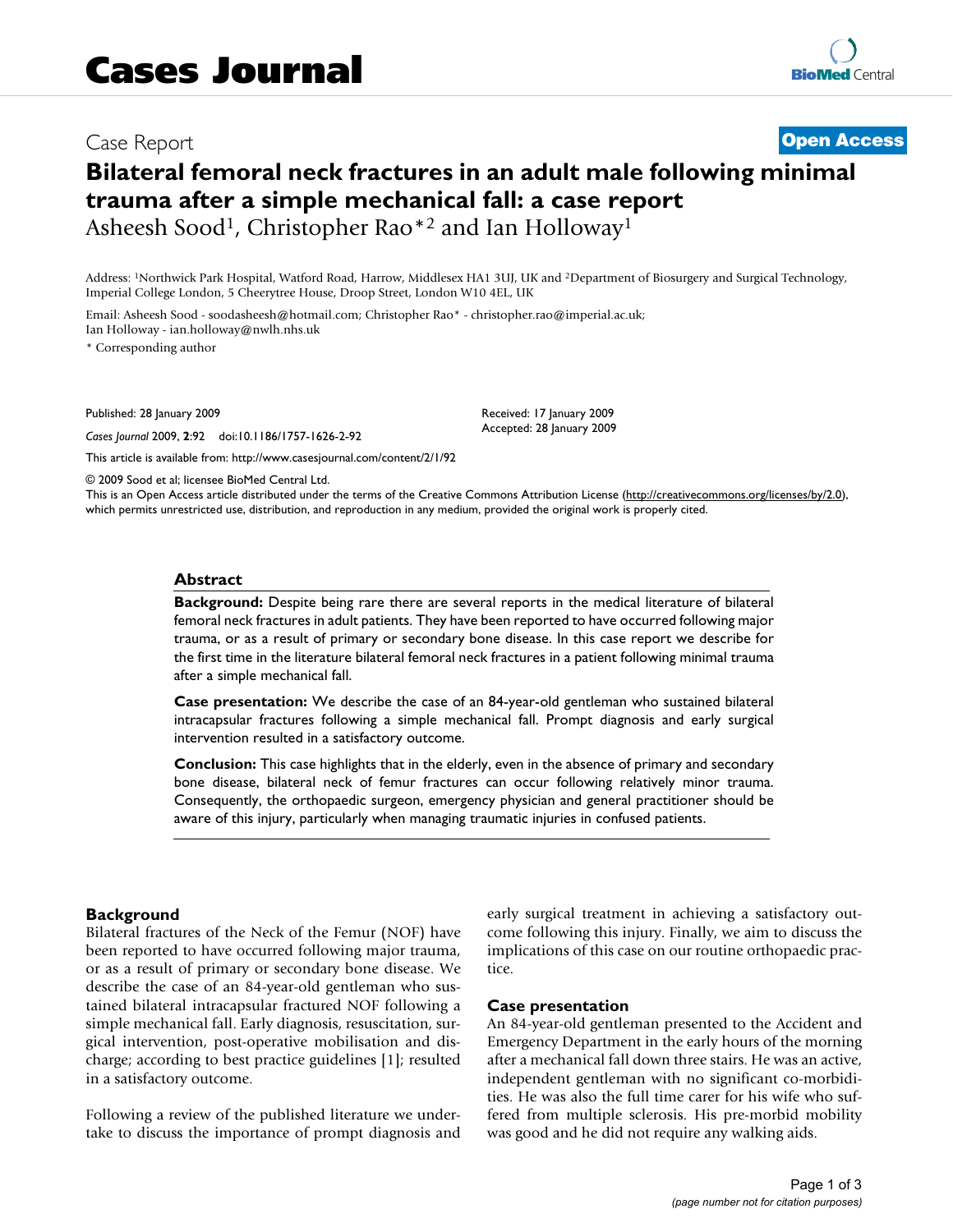He was immediately resuscitated in the Accident and Emergency Department. Clinical examination revealed external rotation of both legs and pain on passive movement of both hips. X-ray of his pelvis showed completely displaced intracapsular hip fractures on both sides [Figure 1].

The fractures were treated by cemented hemiarthroplasty using Thompson prostheses. This was undertaken with the patient in the supine position within 24 hours of admission using an antero-lateral approach by two senior Orthopaedic surgeons [Figure 2]. He had a satisfactory post-operative recovery and was able to mobilise and fully weight-bear within 2 days of the surgery.

# **Discussion**

Simultaneous bilateral NOF fractures are rare. They are however, several reports in the medical literature of bilateral NOF fractures occurring as a result of primary or secondary bone disease. For example, hypocalcemia [2], osteomalacia [3], osteoporosis, renal osteodystrophy [4], radiotherapy [5] and multiple myeloma. Bilateral NOF fractures have also been reported to have occurred following persistent, sustained stress [5].

Uncomplicated trauma is a rare cause of bilateral fractured NOF [6]. There have been reports of bilateral NOF fractures after seizures secondary to epilepsy, drugs, and electrocution [6]. Intracapsular fractures of the NOF prior to the fifth decade of life usually result from severe injury [5]. Konforti et al [7] described bilateral NOF fractures in a 37-year-old gentleman crushed during a mining acci-





**Anterioposterior radiograph of the pelvis showing bilateral completely displaced intracapsular fractures of the neck of femur**.



Figure 2 **Anterioposterior radiograph of the pelvis showing bilateral fractures of the neck of femur treated by cemented Thompson hemiarthroplasties**.

dent. Carrell et al [8] described the case of an 8 year old boy who sustained a bilateral neck fractures following a 25 foot fall. More recently Gunal et al [9] describe bilateral traumatic NOF fractures.

In the case we describe an otherwise fit and well gentleman who sustained bilateral NOF fractures following a low energy injury fall down three stairs. This is a common mechanism of injury which often leads to a unilateral NOF fracture. It is important to note that this patient gave a definite history of a fall which led to the injury in contrast to fatigue fractures [5] where patients describe their leg giving way followed by pain. Bilateral fractured NOF have been reported in the literature in the elderly following minimal trauma [10]. However, in this case described the patient had a background of corticosteroid induced osteoporosis, gross obesity and rheumatoid arthritis.

Guidelines for the management of hip fractures recommend that surgical intervention should be carried out within 48 hours of the fracture occurring [1]. As well as causing distress to the patient, delay in surgery is associated with increased morbidity and mortality, and a reduced chance of success and rehabilitation [11]. Surgery should be performed as soon as the medical condition of the patient allows, provided that appropriate staffing and facilities are available [11]. However, it has also been demonstrated that surgical treatment conducted as nighttime emergency cases are associated with increases mortality [11].